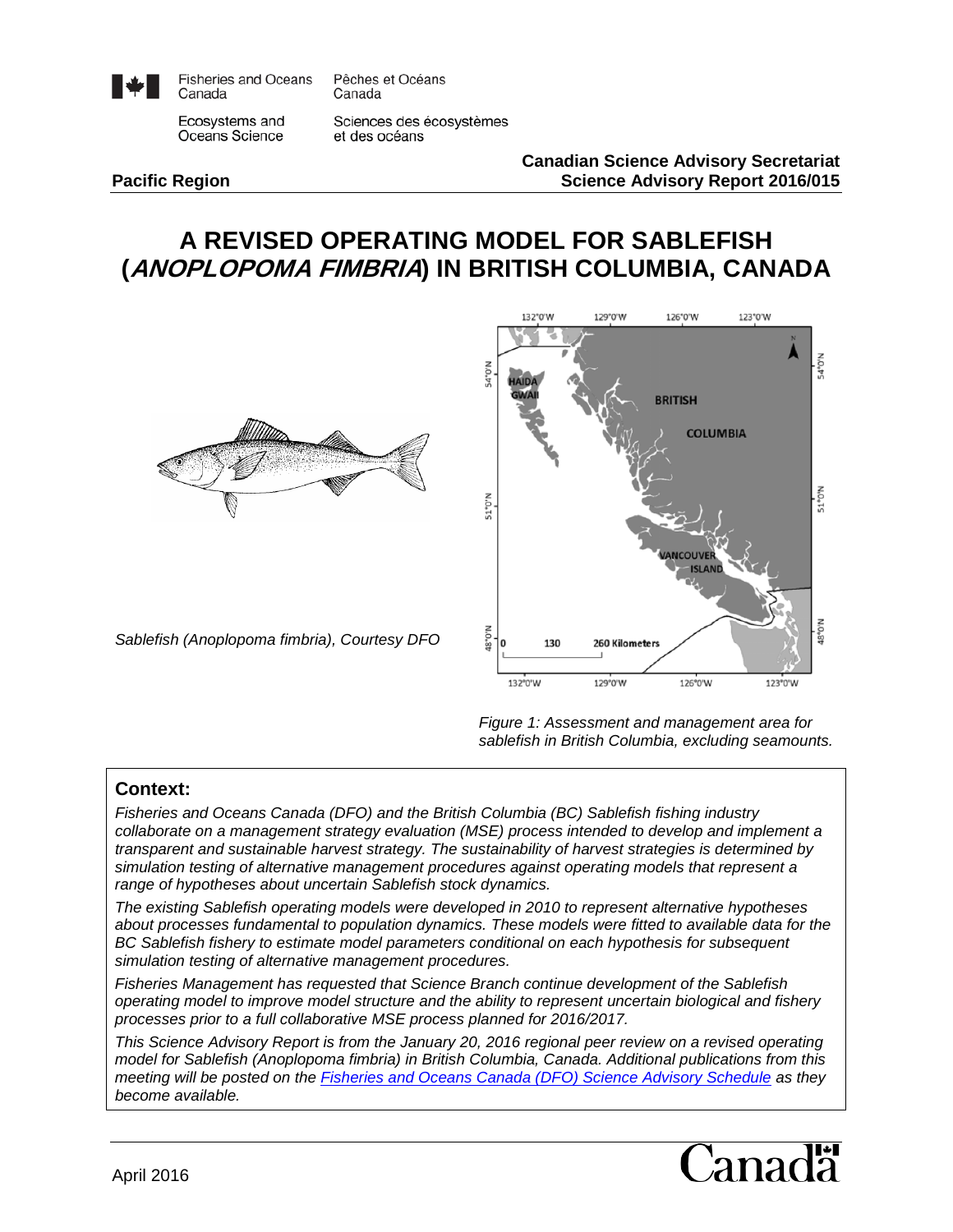## **SUMMARY**

- The British Columbia (BC) Sablefish (*Anoplopoma fimbria*) harvest strategy is designed around a management procedure that is simulation-tested against operating model scenarios that capture quantifiable uncertainties in Sablefish stock dynamics and fisheries. A revised operating model that accounts for structural mis-specifications and lack of fit to key observations recognized in the 2010 operating model (Cox et al. 2011; DFO 2011) was reviewed at a regional peer review meeting held January 20, 2016.
- The revised operating model is a multi-gear, age-structured, statistical catch-at-age model with modifications that include:
	- (i.) Implementation of a two-sex growth model to account for differences in growth, mortality, and maturation of male and female Sablefish,
	- (ii.) Application of an ageing error matrix to model age proportions,
	- (iii.) Estimating prior distributions for fishery selectivity from tagging data to allow timevarying selectivity for each fishery, and
	- (iv.) Revisions to the way in which age composition data are modeled to reduce sensitivity to small age proportions, particularly in the age-35+ group.
- The revised operating model was fitted to Sablefish landed catch data (1965-2015), three indices of total abundance and age-composition (1990-2015), and at-sea releases (1996- 2015) in each of the commercial fisheries to evaluate model quality and fit to historical data, both of which are important for closed-loop harvest strategy simulations. The sensitivity of operating model biomass estimates to input data and prior assumptions was evaluated by running the model with different combinations of data weighting on abundance indices, male and female age composition data, and the inclusion of an ageing error matrix, resulting in seven data scenarios (D1-D7).
- Estimates of Sablefish stock status, productivity, and biomass trends over the past several years produced by the revised operating model are consistent with previous harvest strategy simulations. The revised operating model estimated harvest rates for sub-legal Sablefish (<55 cm fork length) that are much higher (7-8%) than the sub-legal harvest rates estimated by the 2010 operating model (1-2%).
- Although analysis of tagging data supports the hypothesis that size-selectivity in all commercial Sablefish fisheries has changed over time, models with constant selectivity assumptions were more stable than time-varying models, and tended to produce better fits to the historical data, especially at-sea releases.
- The new features in the revised operating model (two-sex structure, ageing error matrix) are appropriate and follow standard practice in fisheries science. Recruitment estimates with reduced auto-correlation, improved fits to the age-35+ group and the temporal pattern of at-sea releases in the trawl fishery from 2000 to the present are notable achievements. However, the lack of fit to some at-sea releases in the trawl fishery (1996 to 1999) and in the trap fishery (2006 and 2007) requires further investigation. Based on these findings, the revised operating model is an improvement relative to the 2010 operating model and is recommended for BC Sablefish harvest strategy simulations.
- Six of the seven data scenarios (D2-D7) represent plausible operating model scenarios for stock size and productivity and are recommended for future evaluations of Sablefish management procedures. Model D2, which is a two-sex model with an ageing error matrix applied to model ages, was adopted as the base operating model. It is recommended that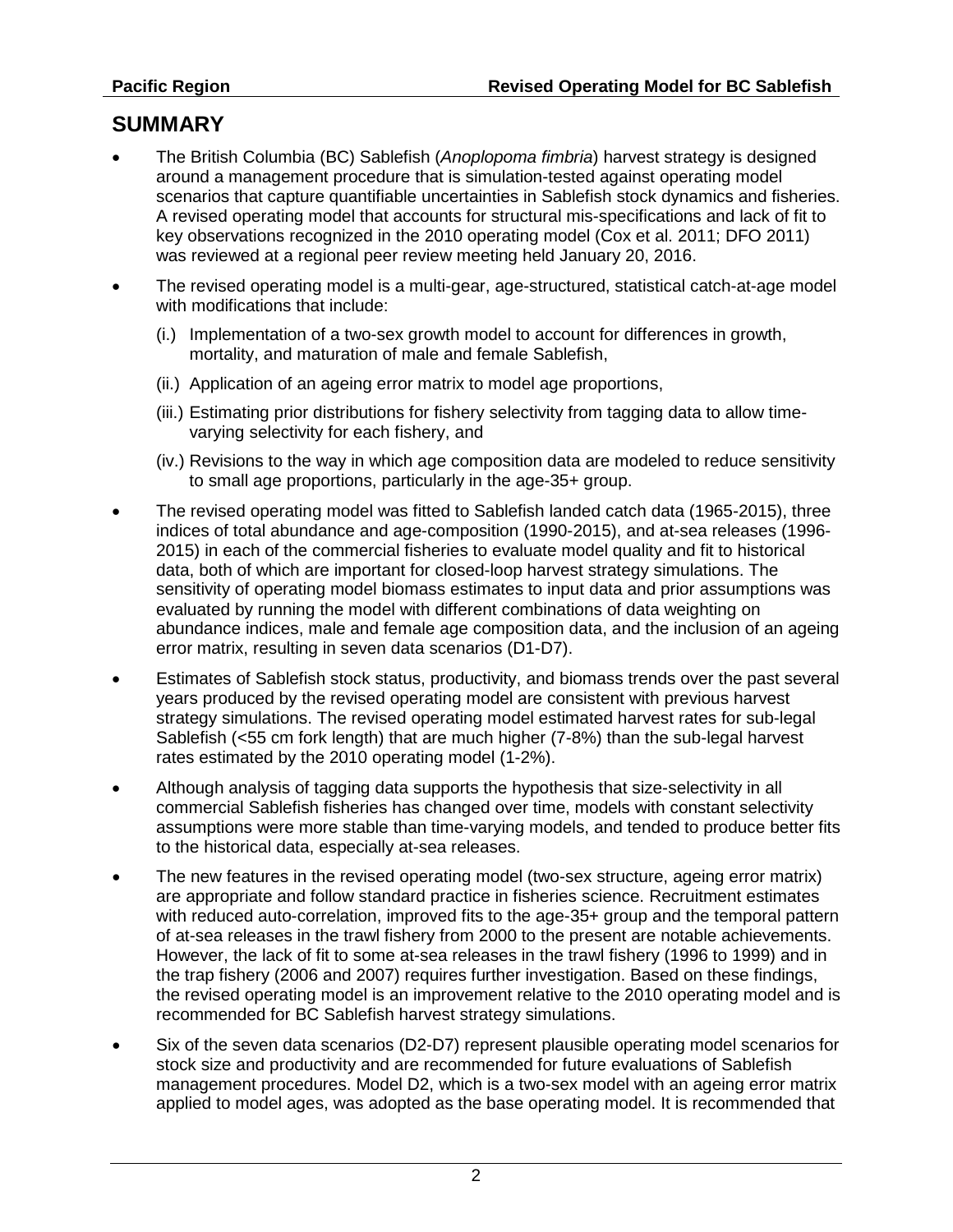the D3 scenario, which is identical to D2 but with a shorter estimated recruitment time series (1990-2015), be explored as an alternative base operating model because it may reduce poor model behaviour that occurs due to low information content in the early part of the historical period.

- The revised operating model does not account for spatial dynamics among Sablefish stocks on the west coast of North America. Interactions with stocks in United States waters (Alaska, south of BC) through trans-boundary movements may have important effects on Sablefish stock dynamics in BC that are not currently captured by the revised operating models.
- It is recommended that future model development explore ways to more fully integrate tagging data into the sex- and age-structured operating models to address issues related to correlations among estimates of unfished biomass (B*0*), the steepness of the stockrecruitment relationship (*h*), and length-based selectivity.
- Inconsistent sampling of age composition data in commercial catches (only Trap fishery age composition data are currently available) has contributed to model issues that have been consistently identified during BC Sablefish harvest strategy evaluations (Cox et al. 2011; DFO 2011, 2014). It is recommended that a properly designed commercial catch sampling program be developed and applied across all fishery sectors.
- Harvest strategy evaluation is an iterative process of change and improvement. It is recommended that BC Sablefish operating models be reevaluated for suitability at 5-year intervals.

# **INTRODUCTION**

Measureable and quantifiable fishery objectives guide the management strategy evaluation (MSE) process for the British Columbia (BC) Sablefish (*Anoplopoma fimbria*) fishery. Objectives are developed via consultations between fishery managers, scientists and industry stakeholders, and are specifically chosen to be consistent with the DFO Fishery Decision-Making Framework Incorporating the Precautionary Approach (DFO 2009). Objectives have been revised in each phase of the MSE process to reflect both industry concerns and DFO updates to Canadian fisheries policy.

The existing Sablefish harvest strategy has four components:

- 1. Operational fishery objectives used to assess the acceptability of alternative management procedures (MP);
- 2. A MP that specifies the data used (total landed catch and three abundance indices), an assessment method (a tuned Schaefer state-space production model) and a precautionary harvest control rule using  $B_{MSY}$ ,  $F_{MSY}$ , and exploitable biomass estimated by the production model;
- 3. A simulation-based evaluation of the MP against several operating models representing alternative hypotheses about Sablefish stock dynamics; and
- 4. Application and monitoring of the MP in practice.

The operational objectives and management procedure components of the harvest strategy evaluation were developed at the same time (Cox et al. 2011, 2013) and simulation testing to date is based on an operating model selected as part of a 2010 process. Potential structural mis-specification (combined sex, constant selectivity assumption) and lack of fit to key observations (the accumulator age-class at age-35+, and at-sea releases in the commercial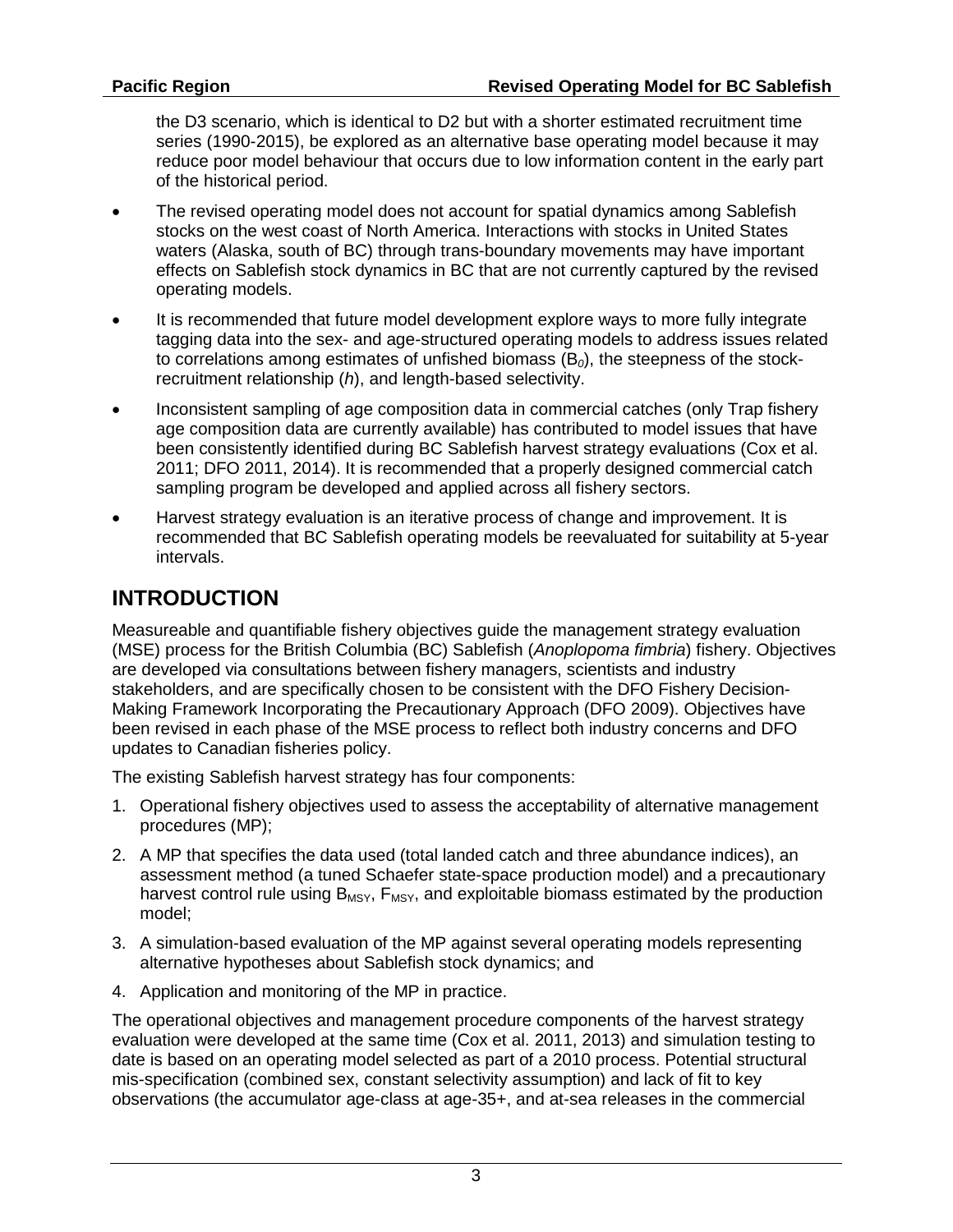trawl fishery) have been recognized as key areas for improvement of the 2010 operating model. In this paper, the Sablefish operating model was revised to address these issues and model quality and fit to historical data were evaluated.

#### **BACKGROUND**

#### **Sablefish Fishery Management**

Sablefish are caught in directed longline trap and hook and trawlfisheries, and are also intercepted by the non-directed longline hook fisheries targeting Pacific Halibut (*Hippoglossus stenolepis)*, Rockfishes (*Sebastes* sp.) and Lingcod (*Ophiodon elongatus*). Sablefish fisheries in BC are managed through Individual Transferable Quotas (ITQ) that are allocated annually to 48 Sablefish license eligibilities (accounting for 91.25% of the total allowable catch (TAC)), and 139 groundfish trawl license eligibilities (8.75% of TAC). Harvesters in the directed fisheries (those targeting Sablefish) and the non-directed commercial groundfish fisheries are required to acquire ITQ to account for landed and discarded Sablefish mortalities. Individual Sablefish smaller than 55 cm fork length (FL) are released by regulation in all fisheries since 1977. The BC Integrated Groundfish Fishery (DFO 2013) operates on a February 21 to February 20 fishing year, with allowances for carryover of quota overage and underage. The TAC for the 2015/16 fishing year, excluding overages and underages, was set at 1,992 metric tonnes (t), down from 2,129 t in the 2014/15 fishing year.

Sablefish landings have ranged from 1,713 t (2014) to 7,408 t (1975) since 1969 and averaged about 4,741 t annually over the 1969 to 1999 period (Figure 2). Landings have declined from 4,642 t in 2005 to 1,713 t in 2014 in response to TAC reductions over the same period.

Released catch prior to 1996 was voluntarily reported, primarily by the trawl sector, and included reports of very large releases in the few years following the occurrence of the large 1977 year class. Releases of Sablefish reported by the trawl sector increased in 1996, when the at-sea observer program was implemented and increased markedly after 2006 when auditing of at-sea electronic monitoring was broadly introduced. Mortality attributable to releases of Sablefish greater than 55 cm FL is deducted from the ITQ holdings using gear-specific estimates of mortality rates.

Mortality of fish released at sea represents a large uncertainty in estimates of Sablefish fishing mortality (*F*) because release mortality is not directly measured. Determinants of release mortality for Sablefish are related to gear type, size-specific differences in sensitivity to stress due to interacting environmental factors and delayed mortality after release due to cumulative stress effects or post-release predation. Deductions are made from quota holdings when legalsized Sablefish are released, but no quota deductions are applied to releases of sub-legal fish because these fish must be released by regulation (DFO 2014).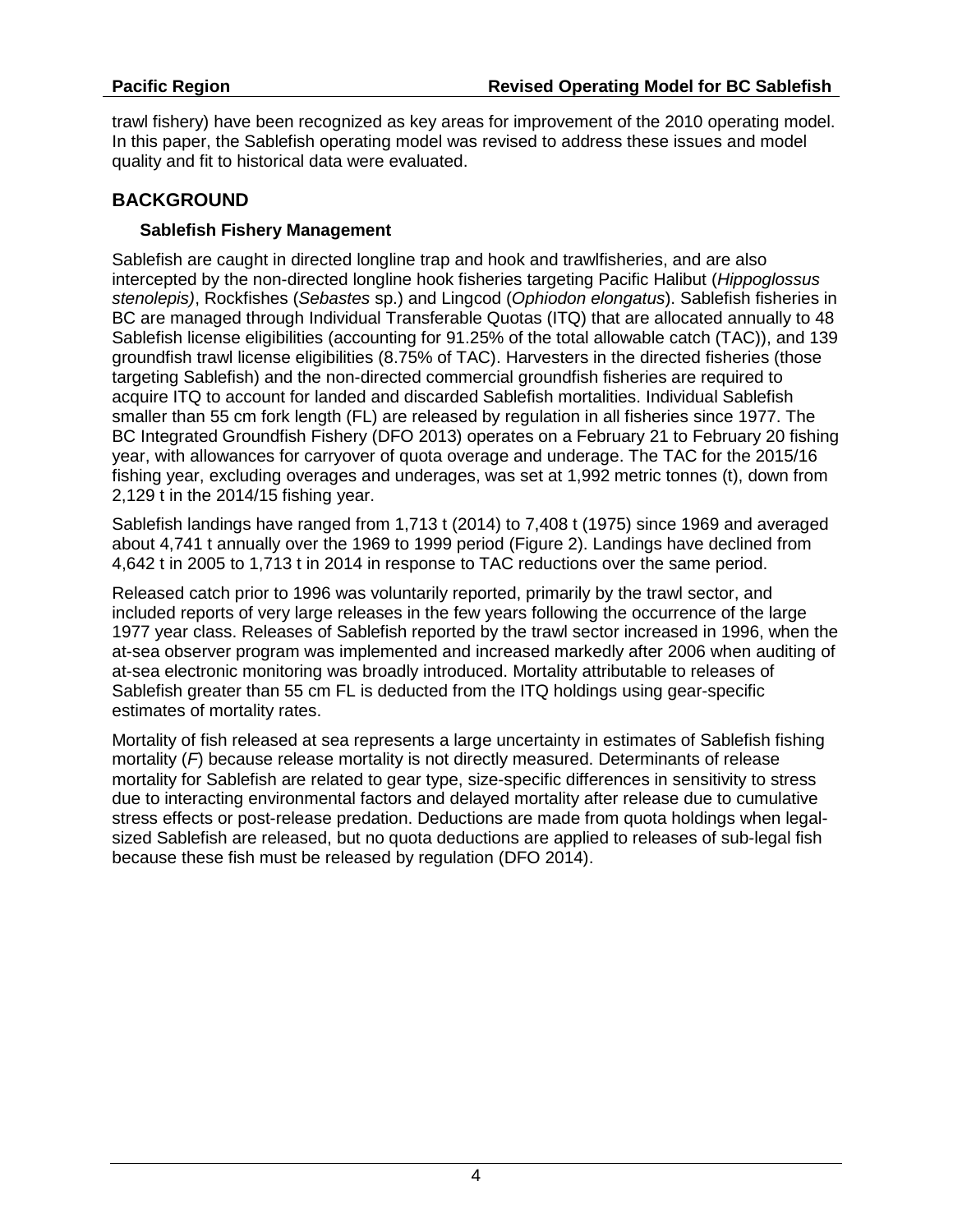

*Figure 2. Annual Sablefish retained catch (metric tonnes, t) from 1913 to 2015 from commercial sources (grey bars). Annual released catches are shown as reported. Vertical dotted lines demarcate the trawl atsea observer period from 1996 to 2006. Catch data for 2015 are complete to October 31 for both retained catch (grey bar) and released catch (black circle).* 

### **Biology**

Sablefish are characterized by rapid growth at young ages, followed by extremely slow growth at older ages (Kimura et al. 1993). The species exhibits sexually dimorphic growth, with females attaining larger size-at-age than males after maturing at about 5-7 years. Sablefish in BC and Alaska are thought to spawn from January through April (Beamish and McFarlane 1983, Hanselman et al. 2015), with peak spawning occurring in February.

# **ANALYSIS**

Four modifications to the 20[1](#page-4-0)0 operating model were implemented and tested by Cox et al.<sup>1</sup>:

- 1. changing from an age-/growth group operating model in which the sexes are combined to a two-sex age-structured model to account for sex-related differences in growth, mortality, and maturation of Sablefish;
- 2. adjusting model age proportions using an ageing error matrix to improve model fit to observed age-composition data;
- 3. evaluating the effects of a time-varying fishery selectivity, is estimated from the Sablefish tagging return data, on model performance in fitting to age composition data and at-sea releases by the trawl fishery; and
- 4. revising the way in which age composition data are modeled to reduce operating model sensitivity to small age proportions.

<span id="page-4-0"></span> <sup>1</sup> Cox, S.P., Kronlund, A.R., Lacko, L., and Jones, M. A revised operating model for Sablefish in British Columbia, Canada. CSAP Working Paper 2014GRF03. In revision.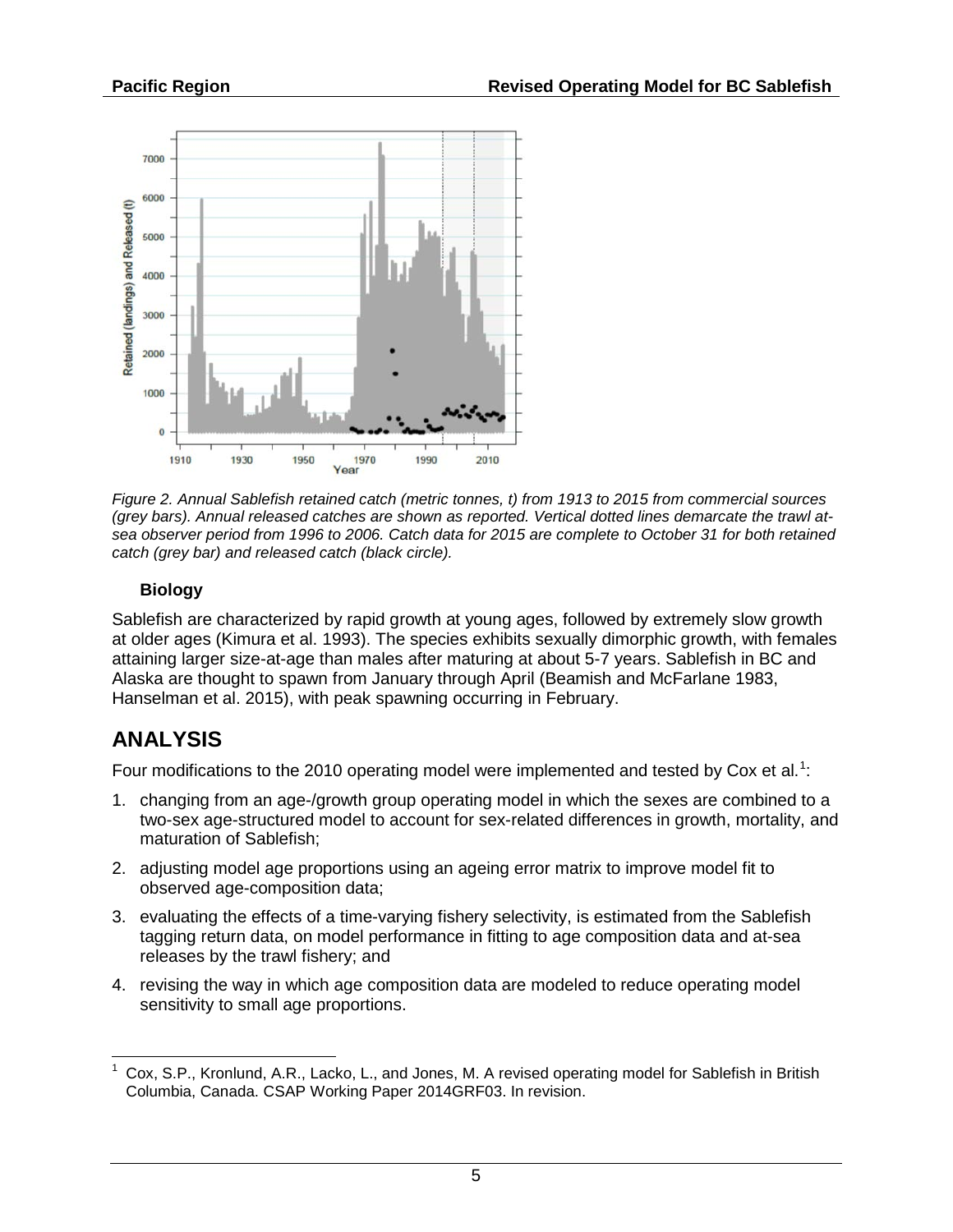A two-sex/age-structured operating model (OM) was fitted to fishery specific landed catch (1965-2015), indices of total abundance and age-composition data from the Trap fishery (1999- 2015), Standardized survey (1991-2009), Stratified Random Survey (2003-2014), and at-sea releases (2006-2015) in the commercial longline trap, longline hook, and trawl fisheries. Sablefish mean length (cm) for age *a* is modeled using a von Bertalanffy growth function with sex-specific growth rates, based on a literature review of estimates currently used in Sablefish stock assessments in the United States (US). Although estimated growth rates are available from biological samples obtained in BC, these estimates are believed to be biased high and were not used because they would lead to optimistic estimates of stock status based on fishery reference points. However, the BC Sablefish growth parameter estimates could be considered for possible alternative operating models in management strategy simulations.

An ageing error matrix describes how the true proportions-at-age are spread among adjacent age classes as a result of under or over estimation of fish ages. Since no ageing error matrix is available for Canadian-aged Sablefish, a matrix was developed based on Hanselman et al. (2012) who used known-aged fish from tagging studies to develop an ageing error relationship for Alaska Sablefish aged 3-18 years. It was assumed that the geometric model parameter values for ages 10-18 years extended to all fish aged 18+ years old.

Size-selectivity of the fishery was estimated from tag release-recovery data collected from 1996 through 2012. Natural mortality was assumed constant for all size-classes included in the analysis. Annual recoveries were restricted to Sablefish recaptured within one year of release and separated by the recovery gear and length class to remove the need to estimate growth rates necessary with multi-year recoveries.

### **Input Data**

Biomass index observations consist of both fishery dependent (e.g., catch rate (CPUE) observations from the fishery), and fishery-independent data (e.g., a fixed location standardized survey, and a stratified random survey). Fishery CPUE from the 1988-2009 period provides the only data source that extends into the 1980s when some of the largest and most influential cohorts entered the fishery and dominated the dynamics for many years. The fishery CPUE time series extends back to 1979, but the 1979-1987 observations were removed because the trap fishery was just beginning at that time and catch rates appeared qualitatively different (and lower). In previous studies, estimated abundance trends with or without the 1979-1987 observations are similar, probably because the operating model does not fit these observations well. The fishery CPUE and standard survey CPUE time-series (a fishery-independent index) were truncated at 2009 based on the results of simulation analyses (Cox et al. 2011). The stratified random survey CPUE is the main source of fishery-independent abundance trend information for BC Sablefish since 2009.

Information on changes in population age-structure consists of proportions-at-age in trap fishery catches (1982-2009 with several missing years), standardized surveys (1990-2009), and the stratified random survey (2003-2014). Fishery age composition data are available back to 1979; however, data from 1979-1984 were not used because they were not randomly sampled or were based on small sample sizes. The operating model estimates the true age proportions, which are subsequently adjusted by the ageing error matrix to account for ageing errors. Specimens were assigned equal weight for each of the three data sources. The first age class was set to 3 years and a plus group was created for fish aged 35 years and older. The fishery age composition data do not track strong Sablefish cohorts through time well. The survey age proportions show better coherence in cohort tracking over time, with the stratified random survey being the most consistent in tracking strong cohorts known to have occurred in Alaska Sablefish. In addition, female age composition data appear to show clearer cohort patterns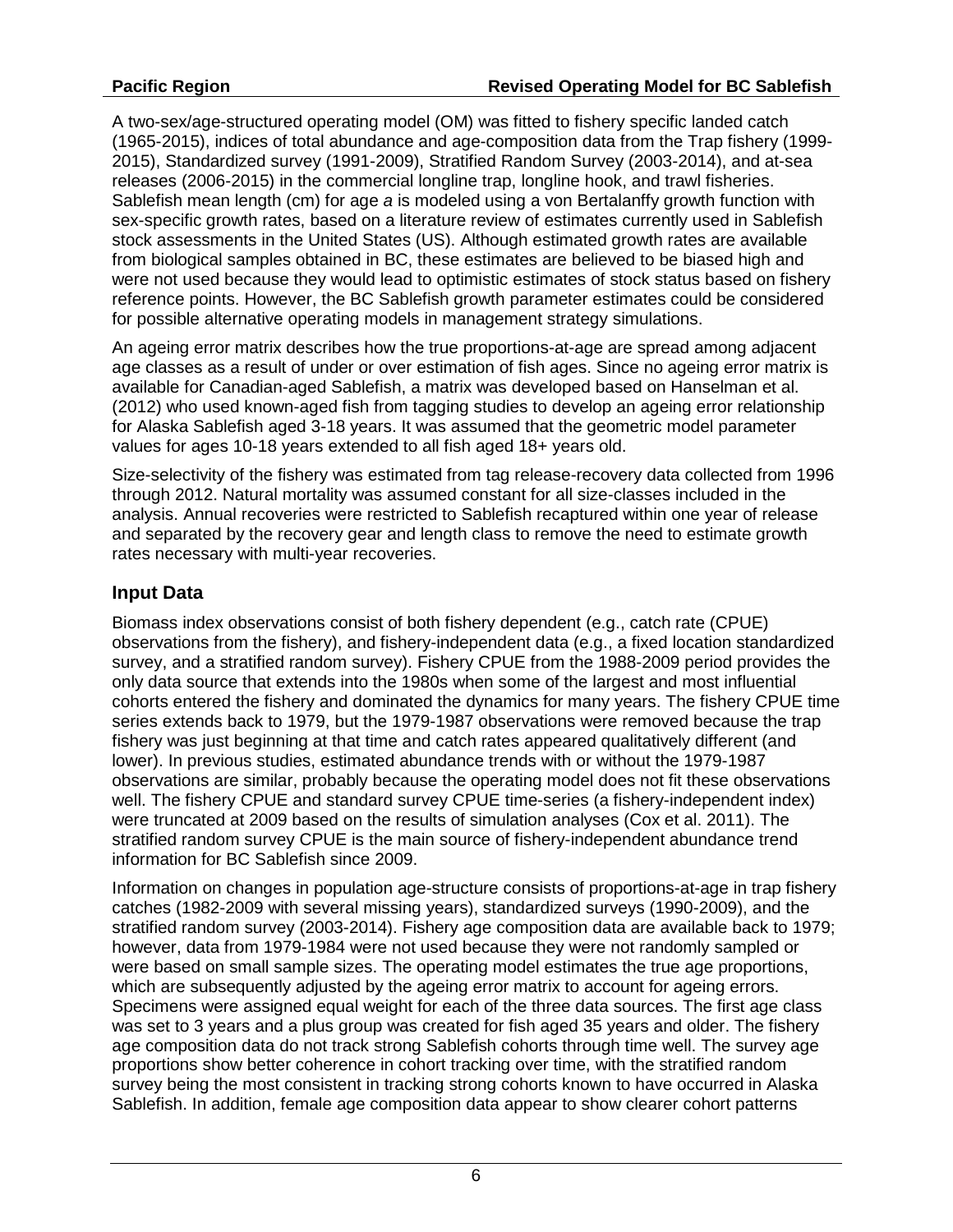compared to male age composition data. The clearer cohort patterns in the female age composition data could arise from differences in ageing errors for each sex and/or differences in movement into/out of BC waters.

Seven data scenarios (D1-D7) were constructed and used to test the operating model (Table 1). These scenarios consist of different combinations of data weighting on abundance indices, male and female age composition data, and the inclusion of an ageing error matrix. The D1 data scenario represents the sex-structured alternative to the previous age-structured 2010 operating model used for BC Sablefish (e.g., Cox et al. 2011). Model D2 is considered the base model and is the same as model D1 with the addition of an ageing error matrix applied to the model ages. The D3 model scenario is identical to D2 but with a shorter estimated recruitment time series (1990-2015) and is included because it may reduce pathological behaviour that occurs due to poor information content in in the early part of the historical period. Models D4 to D7 sequentially remove or down-weight data until only the stratified random survey remains in D7. Scenario D4 examines the implications of using fishery CPUE as a biomass index, D5 reduces the influence of male age-composition data from the standard survey (which seems to show very large proportions in the age 35+ class), D6 uses only the stratified random survey biomass index, and D7 is the most reduced survey-only model that remains feasible to implement.

*Table 1: Data scenarios created by excluding particular data series and ageing error corrections. The weights listed are in order of the trap fishery, standardized survey, and stratified random survey. Weights are multipliers of the data likelihoods; so for example, a weighting of 50% on all age likelihood components for males is indicated by (0.5, 0.5, 0.5). Long and Short labels indicate recruitment series 1980-2015 (Long) and 1990-2015 (Short).*

| <b>Description</b> |                                                                                                                        | Label       | <b>Index</b><br>Weight | <b>Male Age</b><br>Weight | Female<br>Age<br>Weight | Ageing<br>Error<br><b>Correction</b> |
|--------------------|------------------------------------------------------------------------------------------------------------------------|-------------|------------------------|---------------------------|-------------------------|--------------------------------------|
| D1                 | Base-Long                                                                                                              | Base-L      | (1, 1, 1)              | (1, 1, 1)                 | (1, 1, 1)               | No.                                  |
| D <sub>2</sub>     | Base with ageing error<br>correction-Long                                                                              | Base-AE-L   | (1, 1, 1)              | (1, 1, 1)                 | (1, 1, 1)               | Yes                                  |
|                    | <b>D3</b> Base with ageing error<br>correction -Short                                                                  | Surv-AE-L   | (1, 1, 1)              | (1, 1, 1)                 | (1, 1, 1)               | Yes                                  |
|                    | D4 Exclude trap fishery index                                                                                          | Surv-AE-S   | (0, 1, 1)              | (1, 1, 1)                 | (1, 1, 1)               | Yes                                  |
| D5.                | Exclude trap fishery index,<br>male age data weights<br>reduced                                                        | Surv-F-AE-S | (0, 1, 1)              | (0.5, 0.5, 0.5)           | (1, 1, 1)               | Yes                                  |
|                    | <b>D6</b> Exclude trap fishery and<br>Std Survey indices, male<br>age data weights reduced,<br>ageing error correction | StRS-F-AE-S | (0, 0, 1)              | (0.5, 0.5, 0.5)           | (1, 1, 1)               | Yes                                  |
|                    | <b>D7</b> StRS survey index and<br>age composition only                                                                | StRS-AE-S   | (0, 0, 1)              | (0, 0, 1)                 | (0, 0, 1)               | Yes                                  |

## **Results**

Estimates of key model parameters, stock biomass quantities and their standard errors for data scenarios D1-D7 are shown in Table 2. Model parameter estimates are quite similar among models D1, D2 and D3, except unfished female biomass  $(B<sub>0</sub>)$  and current biomass  $(B<sub>2015</sub>)$ , which increase about 25% with the addition of the ageing error matrix and the shorter recruitment time series (1990-2015). As data are removed, (scenarios D4-D7) some parameter estimates,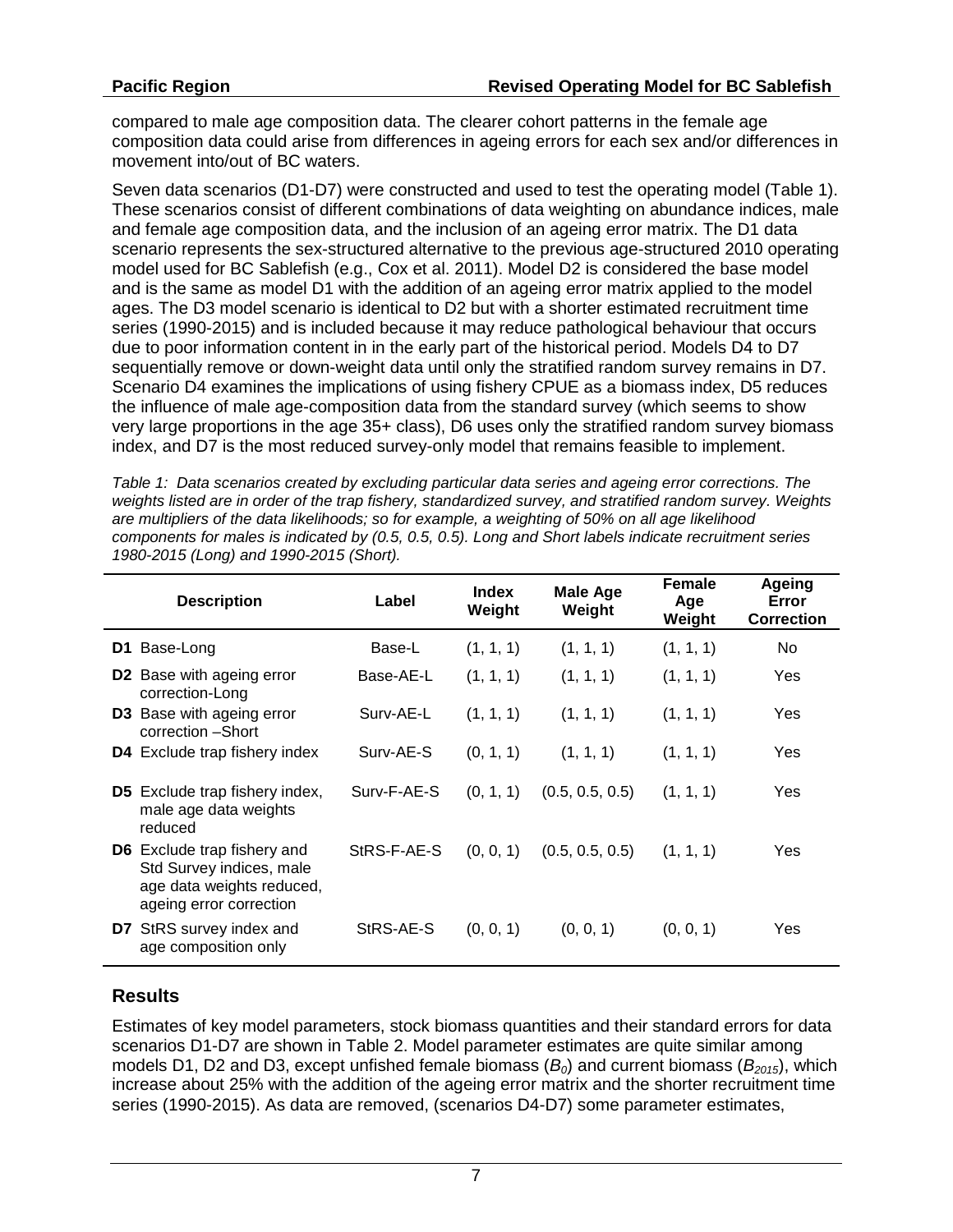notably steepness of the stock recruitment relationship (*h*), become increasingly implausible (see D6 and D7) and residual error variances increase because the data series used (2003- 2014) is not long enough for a long-lived species such as Sablefish; there is little contrast in spawning biomass since 2003. Data scenario model fits were compared to one another and to the 2010 model (Cox et al. 2011) and it was noted that there are no marked differences in residual error variances across scenarios D1-D6. None of these models fully converged, so the solutions shown may not be unique.

The separation of male and female Sablefish in the data and operating model appears to provide similar results to the 2010 operating model where sexes were combined. One benefit of the two-sex operating model is improved model fit to the age 35+ class in the data and also preliminary estimates of natural mortality by sex (male,  $M \sim 0.06$ ; female,  $M \sim 0.09$ ).

Data scenarios D1-D7 produced qualitatively similar patterns in female spawning biomass over time, although the scaling differs among scenarios depending on the amount and length of the data series used (Figure 3). The estimates of Sablefish stock status, productivity, and biomass trends over the past several years produced by the revised operating model under different data scenarios are consistent with previous estimates from similar harvest strategy simulations. The revised operating model estimated harvest rates for sub-legal Sablefish (<55 cm FL) that are much higher (7-8%) than the rates estimated by the 2010 operating model (1-2%). Higher sublegal Sablefish harvest rates could be a potential explanation for the slower than expected Sablefish population recovery. Harvest rates estimated for legal-sized fish (> 55 cm FL) are similar between models.

Although analysis of BC Sablefish tagging data supports the hypothesis that size-selectivity in all commercial Sablefish fisheries has changed over time, time-varying selectivity parameters could not be estimated in most model runs. Instead models assuming constant dome-shaped (Normal) selectivity for all fisheries tended to be more stable and provide better fits to the data, especially at-sea releases (see Appendix E in Cox et al.<sup>1</sup>). A constant selectivity assumption was used in all model runs reported here.

The revised operating model achieved better fits to female age composition data than to the male data. In most cases, age composition residuals included large patterned groups of residuals (e.g., runs of positive or negative values), which may mean that the model is not able to estimate the magnitude and possibly timing of some recruitment events (such as the 2000 year class). Persistent random effects in the observations are also likely to be missed by the model (e.g., time-varying selectivity, availability). The model might also miss short-term events involving seasonal immigration and emigration of Sablefish through BC waters.

The revised operating model achieves better fit to recent at-sea releases in the trap and trawl fisheries, but it continues to display a lack of fit to at-sea releases from 1996 to 1999 in the trawl fishery and from 2006 to 2007 in the trap fishery. These issues require further investigation to identify causality.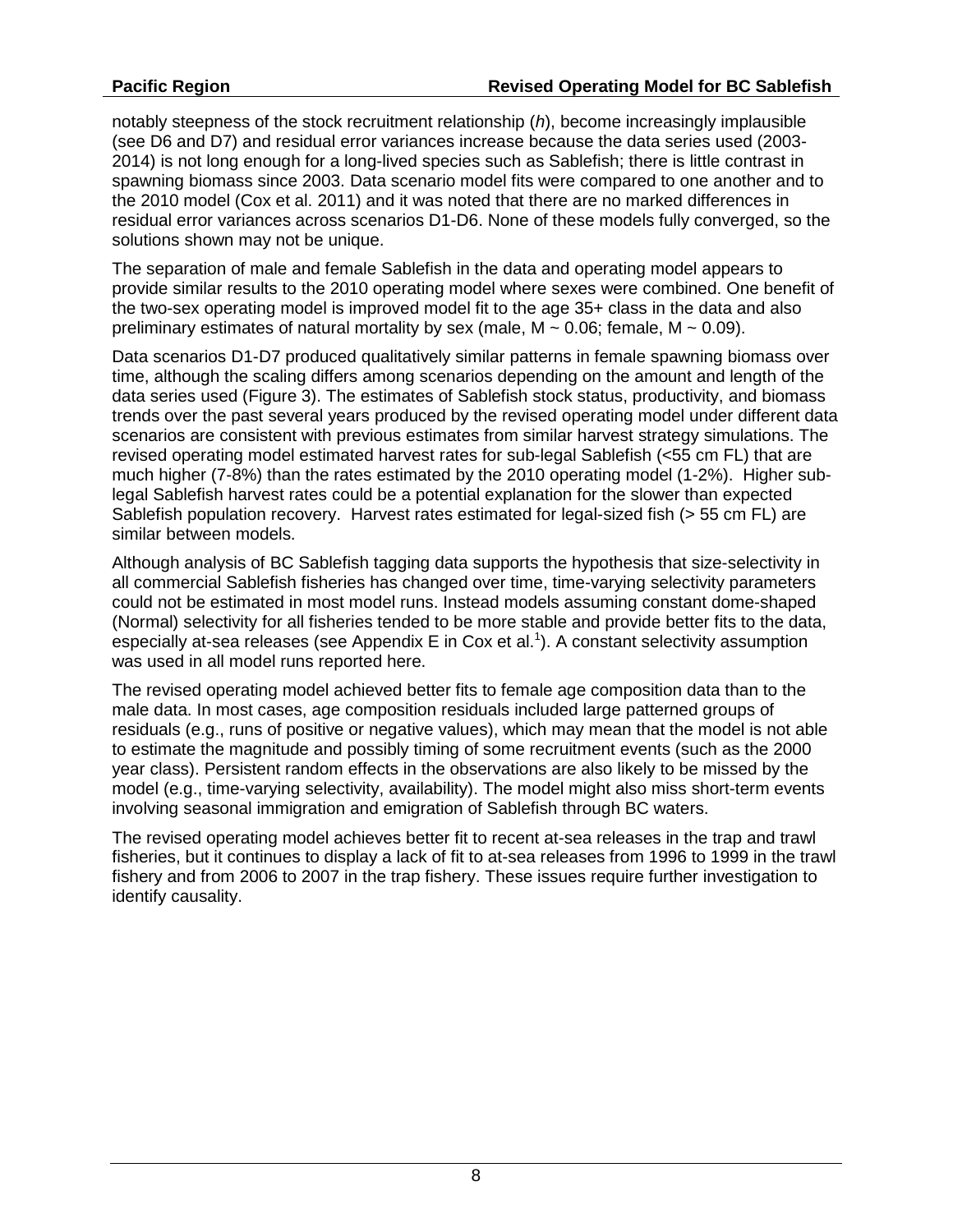*Table 2. Key parameters, estimated states (first row), and their standard errors (second row) for operating model data scenarios D1-D7: stock recruitment steepness (h), natural mortality rates for males and females (Mm, Mf), unfished female spawning biomass (B0), female spawning stock biomass in 2015*   $(B_{2015})$ , spawning stock depletion ( $D_{2015} = B_{2015}/B_0$ ), total male and female legal biomass in 2015 (LB<sub>2015</sub>), *harvest rate on legal-sized (LHR2015) and sub-legal-sized (SLHR2015) fish. Biomass units are thousands of metric tonnes (t) and natural mortality is yr-1 .*

| Model          | Label     | h              | $M_m$          | $M_f$          | $B_o$         | $B_{2015}$   | $D_{2015}$     | LB <sub>2015,L</sub> | LHR <sub>2015</sub> | SLHR <sub>2015</sub> |
|----------------|-----------|----------------|----------------|----------------|---------------|--------------|----------------|----------------------|---------------------|----------------------|
| D1             | Base-L    | 0.589<br>0.069 | 0.041<br>0.000 | 0.084<br>0.001 | 48.90<br>0.97 | 7.94<br>0.78 | 0.162<br>0.014 | 19.88<br>1.96        | 0.098<br>0.010      | 0.071<br>0.011       |
| D <sub>2</sub> | Base-AE-L | 0.537<br>0.072 | 0.043<br>0.002 | 0.086<br>0.002 | 55.10<br>2.33 | 8.74<br>0.91 | 0.159<br>0.014 | 22.20<br>2.34        | 0.088<br>0.009      | 0.069<br>0.011       |
| D <sub>3</sub> | Base-AE-S | 0.567<br>0.077 | 0.046<br>0.002 | 0.087<br>0.002 | 60.74<br>2.43 | 9.87<br>1.06 | 0.162<br>0.014 | 24.74<br>2.65        | 0.079<br>0.008      | 0.065<br>0.011       |
| D4             | Surv-AE   | 0.559<br>0.069 | 0.045<br>0.002 | 0.089<br>0.002 | 55.65<br>2.24 | 7.70<br>1.00 | 0.138<br>0.016 | 19.38<br>2.58        | 0.101<br>0.013      | 0.081<br>0.015       |
| D <sub>5</sub> | Surv-F-AE | 0.573<br>0.064 | 0.043<br>0.002 | 0.089<br>0.002 | 54.13<br>2.33 | 7.39<br>0.98 | 0.137<br>0.016 | 18.85<br>2.57        | 0.104<br>0.014      | 0.081<br>0.015       |
| D <sub>6</sub> | StRS-F-AE | 0.255<br>0.001 | 0.042<br>0.002 | 0.087<br>0.002 | 54.45<br>2.78 | 5.72<br>1.09 | 0.105<br>0.018 | 14.57<br>2.83        | 0.134<br>0.026      | 0.108<br>0.024       |
| D7             | StRS-AE   | 0.386<br>0.069 | 0.058<br>0.003 | 0.104<br>0.003 | 54.10<br>3.10 | 6.08<br>0.90 | 0.112<br>0.014 | 15.41<br>2.23        | 0.127<br>0.018      | 0.141<br>0.028       |

Accounting for ageing errors in the operating model decreased temporal auto-correlation and improved the resolution of cohort strength estimates of year classes, particularly the influential year classes that occurred in the late 1970s, 2000 and 2008. The revised operating model is better at accounting for higher at-sea releases in the trawl fishery during the early 2000s than is the 2010 operating model. Including ageing errors led to higher, more concentrated at-sea releases around 2001/2002 as a result of two factors:

- 1. the ageing error matrix creating a more distinct and larger 2000 year-class, and
- 2. strongly dome-shaped selectivity.

Recruitment estimates with reduced auto-correlation, improved fits to the age 35+ group. Combined with the improved fit to the temporal pattern of at-sea releases in the trawl fishery from 2000 to the present, these are notable achievements resulting from the modifications to the operating model.

Reducing the length of the recruitment series estimated in the model from 1980-2015 to 1990- 2015 (D2 and D3 scenarios) had little effect on the time-series of estimated recruitment or parameter estimates (Table 2). For the short recruitment series model, average recruitment increased slightly for the 1965-1979 period, mainly because unfished biomass increased relative to the long recruitment series model.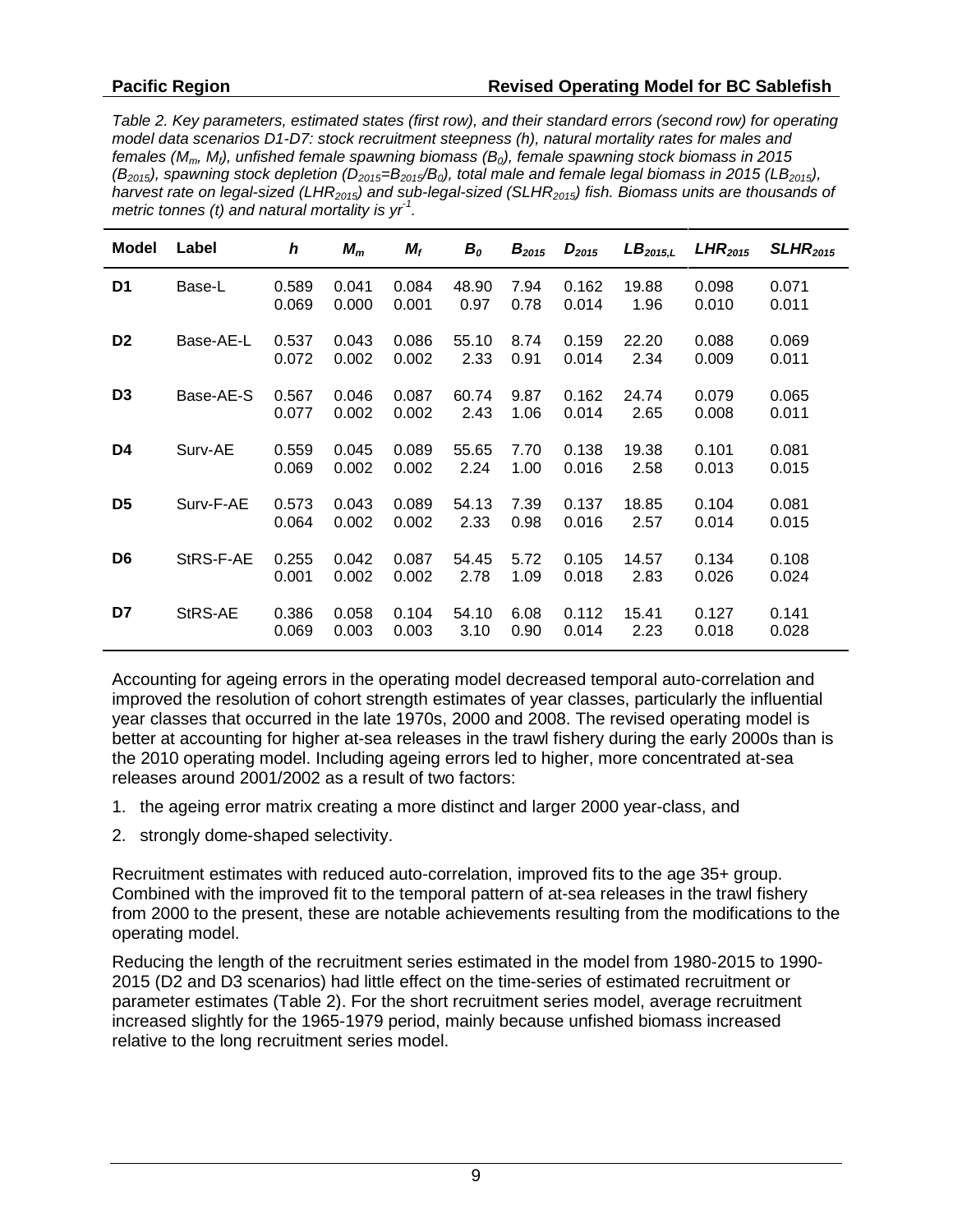

*Figure 3. Annual female Sablefish spawning biomass for seven operating model scenarios D1-D7 described in Table 1.*

### **Sources of Uncertainty**

The revised operating model does not account for spatial dynamics among Sablefish stocks on the west coast of North America. Although the model assumes that BC Sablefish comprise a closed population, there is substantial evidence of widespread movement throughout the northeast Pacific Ocean. Interactions with stocks in US waters (Alaska, south of BC) through trans-boundary movements may have important effects on Sablefish stock dynamics in BC that are not currently captured by the revised operating model.

Since none of the models evaluated fully converged, the reported solutions may not be unique.

Estimated growth parameters ( $k_m$ ,  $k_f$ ) based on BC trap fishery samples (2003-2014) are higher than estimates currently used for Sablefish assessments in the US, which were used in the revised operating model.

The estimates of age at 50% and 95% maturity used in the revised operating model may be biased low because the revised operating model does not account for size-selectivity in sampling the population.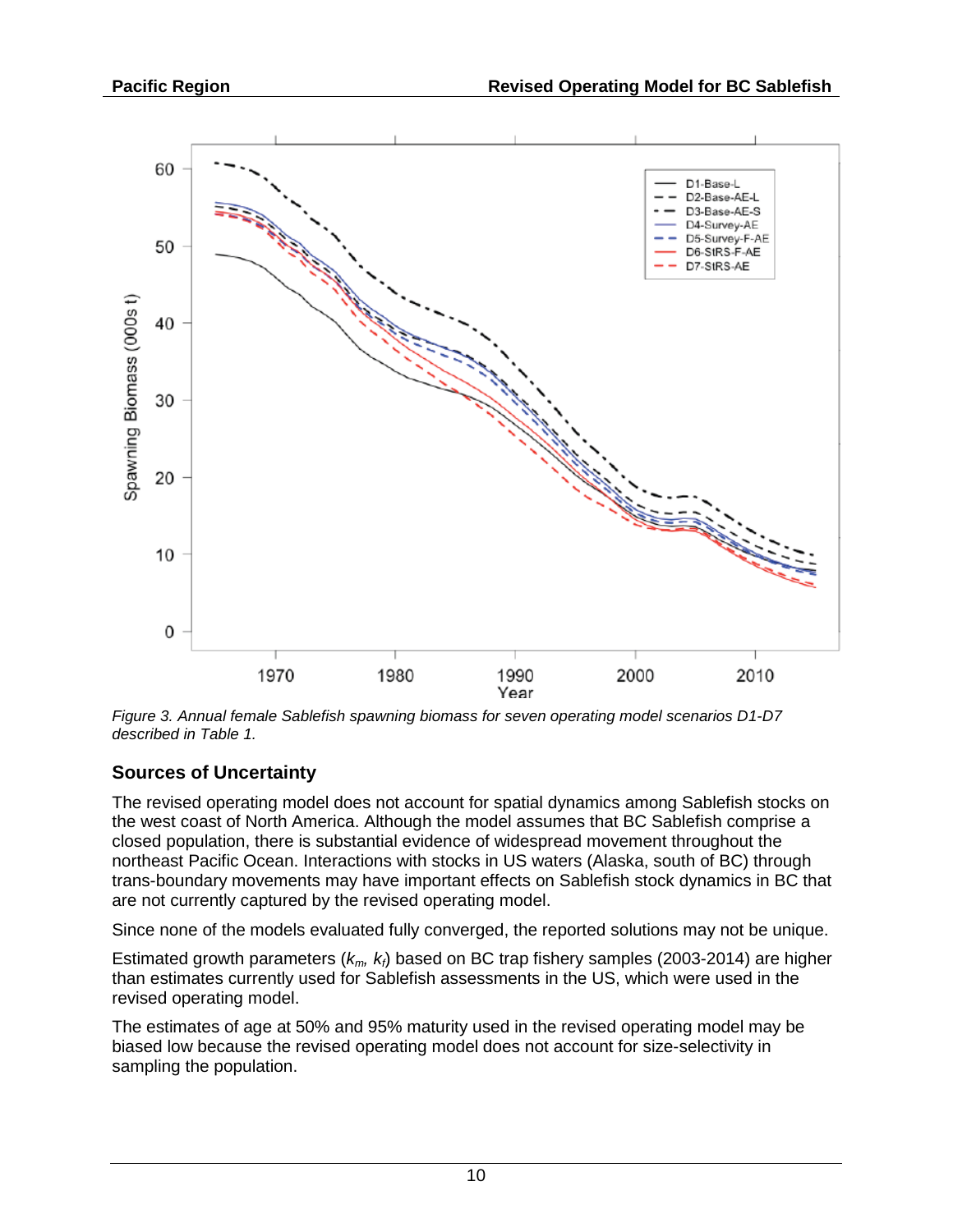# **CONCLUSIONS AND ADVICE**

The new features in the revised operating model (two-sex structure, ageing error matrix) are appropriate and follow standard practice in fisheries science. Recruitment estimates with reduced auto-correlation, improved fits to the age-35+ group and the temporal pattern of at-sea releases in the trawl fishery from 2000 to the present are notable achievements. However, the lack of fit to some at-sea releases in the trawl fishery (1996 to 1999) and in the trap fishery (2006 and 2007) requires further investigation. Based on these findings, the revised operating model is an improvement relative to the 2010 operating model and is recommended for BC Sablefish harvest strategy simulations.

Six of the seven data scenarios (D2-D7) represent plausible operating model scenarios for stock size and productivity and are recommended for future evaluations of Sablefish management procedures. Model D2, which is a two two-sex model with an ageing error matrix applied to model ages, was adopted as the base operating model. It is recommended that the D3 scenario, which is identical to D2 but with a shorter estimated recruitment time series (1990- 2015), be explored as an alternative base operating model because it may reduce poor model behaviour that occurs due to low information content in in the early part of the historical period.

It is recommended that an ageing error matrix specific to BC Sablefish be developed and used in operating models for Sablefish harvest strategy evaluation.

It is recommended that future model development explore ways to more fully integrate tagging data into the sex- and age-structured operating model to address issues related to correlations among estimates of unfished biomass (*B0*), the steepness of the stock-recruitment relationship (*h*), and length-based selectivity.

Inconsistent sampling of age composition data in commercial catches (only Trap fishery age composition data are currently available) has contributed to model issues that have been consistently identified during BC Sablefish harvest strategy evaluations (Cox et al. 2011; DFO 2011, 2014). It is recommended that a properly designed commercial catch sampling program be developed and applied across all fishery sectors.

Harvest strategy evaluation is an iterative process of change and improvement. It is recommended that BC Sablefish operating models be reevaluated for suitability at 5-year intervals.

## **SOURCES OF INFORMATION**

This Science Advisory Report is from the January 20, 2016 regional peer review on A revised operating model for Sablefish (*Anoplopoma fimbria*) in British Columbia, Canada. Additional publications from this meeting will be posted on the [Fisheries and Oceans Canada \(DFO\)](http://www.isdm-gdsi.gc.ca/csas-sccs/applications/events-evenements/index-eng.asp)  [Science Advisory Schedule](http://www.isdm-gdsi.gc.ca/csas-sccs/applications/events-evenements/index-eng.asp) as they become available.

- Beamish, R.J., MacFarlane, G.A. 1983. Summary of results from the Canadian Sablefish Tagging Program. *In* Proceedings of the international sablefish symposium. Lowell Wakefield Fisheries Symposia Series, p. 147-83. Univ. of Alaska Sea Grant Report 83-8.
- Cox, S.P., Kronlund, A.R., and Benson, A.J. 2013. The roles of biological reference points and operational control points in management procedures for the Sablefish (*Anoplopoma fimbria*) fishery in British Columbia, Canada. Environ. Cons. 40: 318-328.
- Cox, S.P., Kronlund, A.R., Lacko, L. 2011. Management procedures for the multi-gear Sablefish (*Anoplopoma fimbria*) fishery in British Columbia, Canada. DFO Can. Sci. Advis. Sec. Res. Doc. 2011/063. viii + 45 p.